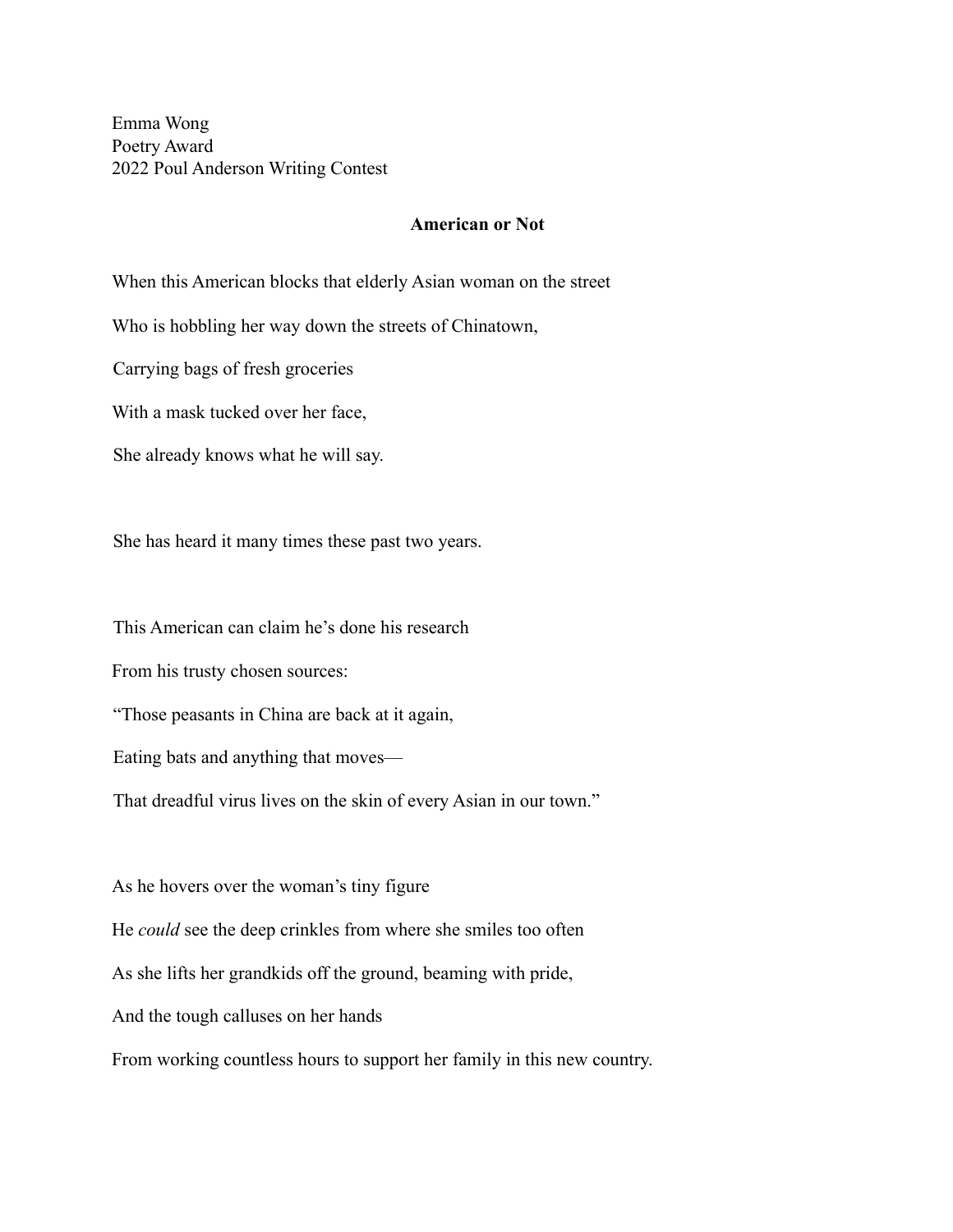He *could* see her smooth, silver hair,

Newly trimmed at the salon a few blocks down.

But hatred blinds the American from this.

Instead, he spits on her.

She flinches back,

Raising her hands as she steps away.

"Go back to your country," he shouts,

Jabbing his finger as she questions him in Chinese.

Language—so powerful, isn't it?

It carries the stories of generations,

Its words tossed back and forth like ripe dates at a market,

Flowing together over centuries.

When the disturbed old woman forms those words of *-er*s and *-shi*s and -*shen*s,

She mouths the sounds of a thousand years,

Of a thousand stories and journeys through dozens of dynasties.

She knows hundreds, maybe thousands, more words than him,

More stories, more tales of Chang'e, the moon goddess;

Of the turmoil and epics and legends of China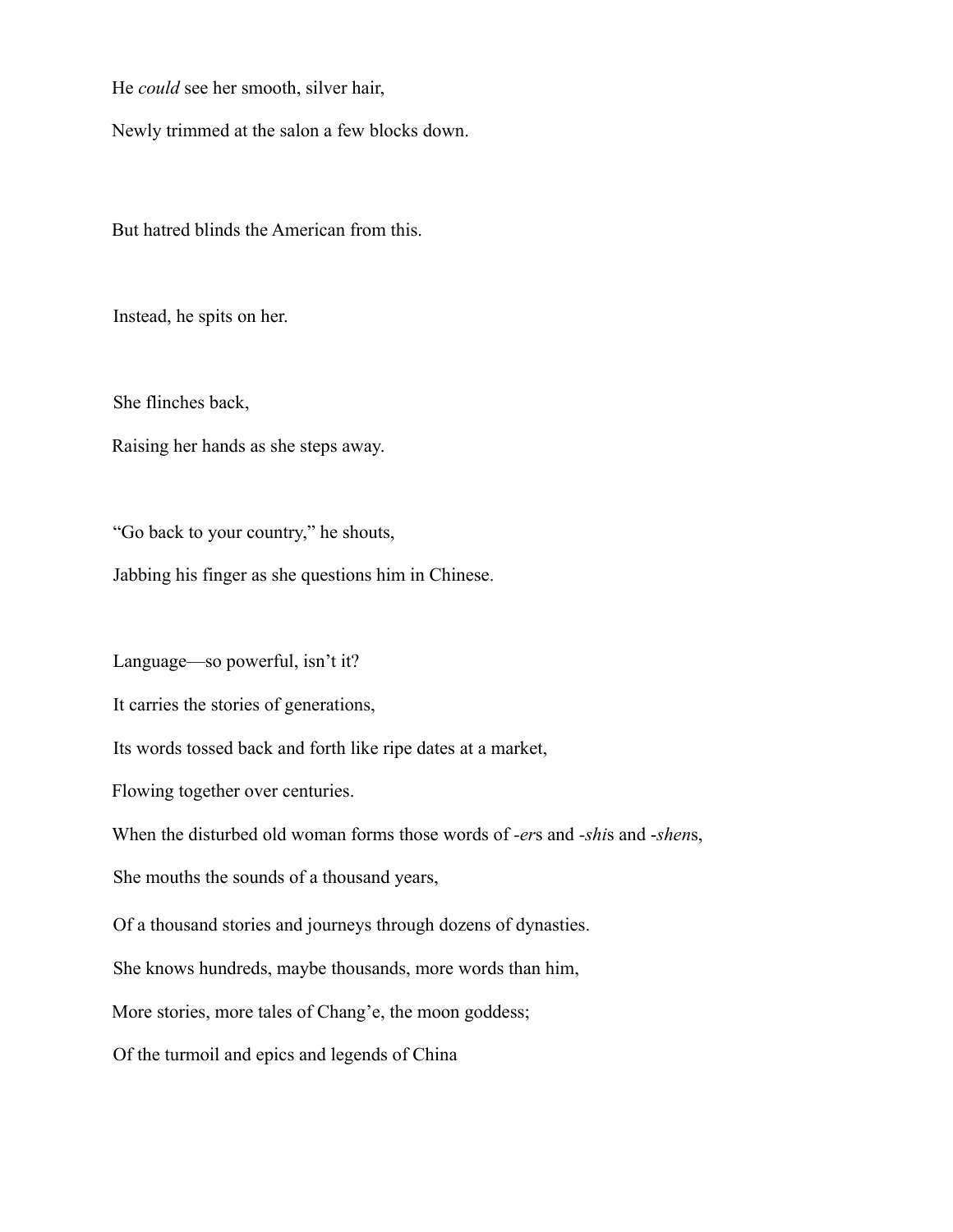And its beautiful mountains and monsoon-drenched soil.

But he won't listen to these stories.

Instead, he'll call her things like a "dog-eater" and a "superspreader."

He'll tell her again to go back to where she came from.

To go home.

What he will never know

Is that Hong Kong is no longer a home for people like her.

Her birthplace full of bustling highways and speeding subways,

Where the smell of *bolo bao*, delicious steamed pineapple buns, and *cha siu*, sweet roasted pork, permeated the narrow alleyways,

Where newspapers once proclaimed truth,

Is being crushed by the iron fist of authoritarianism.

She feels torn apart over who she is supposed to be.

Every day she turns on the small TV and sees a new incident where a woman just like

her is knocked to the ground; kicked, beaten, shoved. Shot.

Every day she feels a shard of her certainty that she belongs here fall away:

She has lived in this country for decades now,

Working, serving, paying her taxes, raising her family.

This is her country.